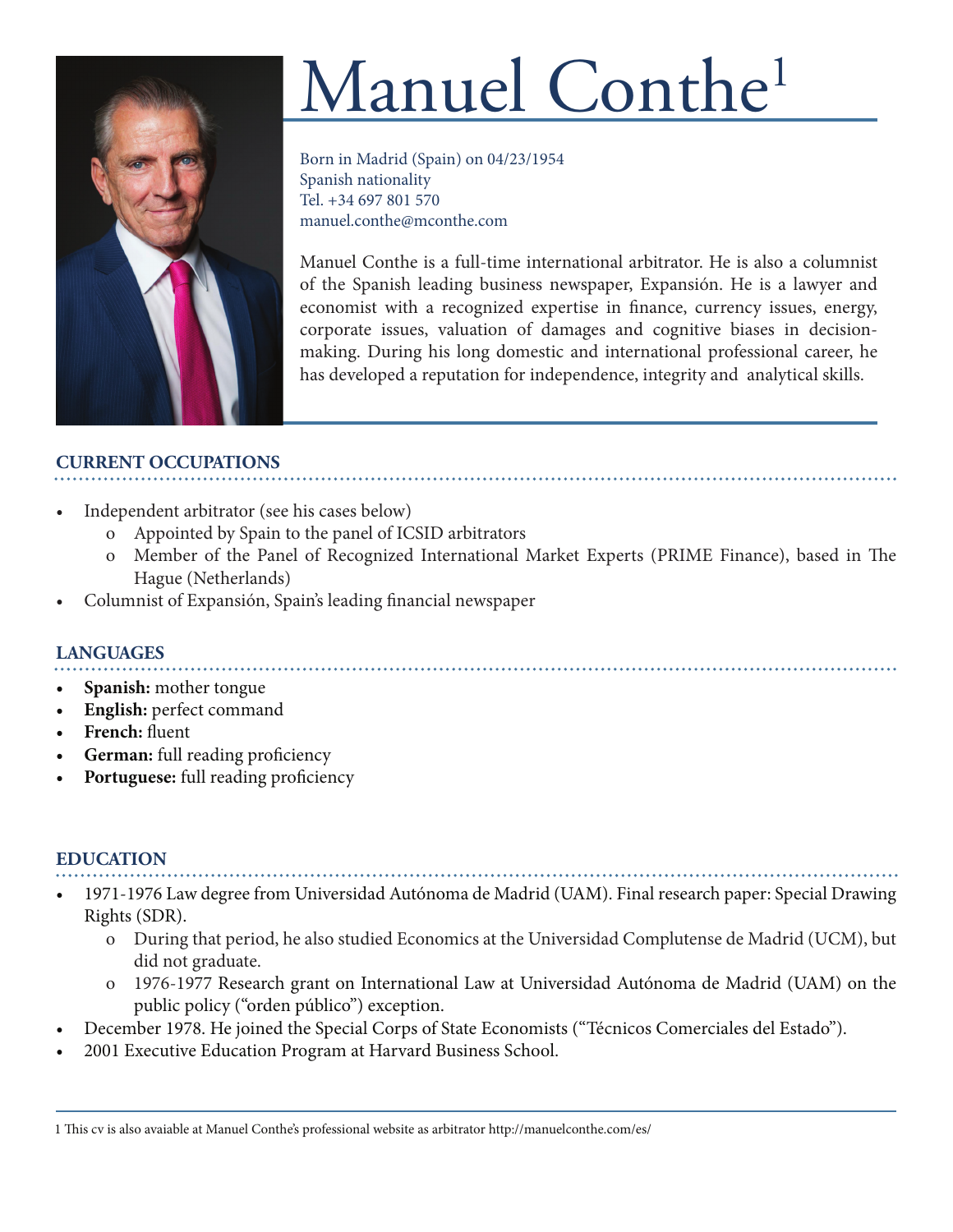#### **PROFESSIONAL EXPERIENCE**

*Feb 2020 | Appointed by Spain to the list of official ICSID arbitrators Apr. 2018 – February 2022 | Non-executive independent director of Unicaja Banco Dec. 2017 – March 2019 | President of Spain's Arbitration Court June 2011 – April 2019 | Non-executive independent director of Acerinox Dec. 2007 – March 2019 | Chairman of the Advisory Board of Expansión Sep. 2009 – March 2015 | Of Counsel at Bird&Bird*

- He started as arbitrator in late 20009 as Of-Counsel in Bird&Bird LLP Madrid, a position he left in March 2015 to avoid conflicts of interests and keep working as independent arbitrator.
- 2013-2014 Member of the expert's group advising Spain´s Securities & Exchange Comission (CNMV) and Ministry of Economy on the 2014 reform of Spain´s Companies Act ("Ley de Sociedades de Capital") and the 2015 Code of Corporate Governance.

#### *Oct. 2004 – May 2007 | Chairman of Spain's Securities & Exchange Commission (CNMV)*

- He chaired the Task Force which drafted Spain's 2006 Corporate Governance Code.
- He oversaw the introduction in 2005 of IAS-IFRS accounting standards by Spanish listed companies.
- As CNMV's representative to the International Organization of Securities Commissions (IOSCO), he chaired IOSCO´s Task Forces on "Board independence" and "Protection of minority shareholders"
- He helped the Public Interest Oversight Board (PIOB) -i.e. the public international body overseeing the international audit and ethics standards approved by the standard-setting boards of the International Federation of Accountants (IFAC)- establish its Secretariat in Madrid (Spain), sharing premises with IOSCO.
- He was a member of the High Level Committee overseeing the new Iberian Electricity Market.

## *Oct. 2002 – Oct. 2004 | Partner of Analistas Financieros Internacionales (AFI)*

- He led consulting projects in Latin American and Eastern Europe for the World Bank, IFC and IDB on funding of transnational infrastructure projects, regulatory risks in FDI projects, financial regulation and housing finance.
- He prepared for the IDB the study "The perception by Spanish investors of regulatory and institutional risks in Latin America" (2004).
- He worked for Spain's Regional Governments on the use of Public-Private-Partnerships (PPP) for the provision of health services.
- In 2004 he was appointed alternate representative of the private sector to the European Investment Bank's board.

#### *April 1999 – September 2002 | Vice President at the World Bank*

• He co-chaired the World Bank Finance & Private Sector Infrastructure (FIPSI) Network.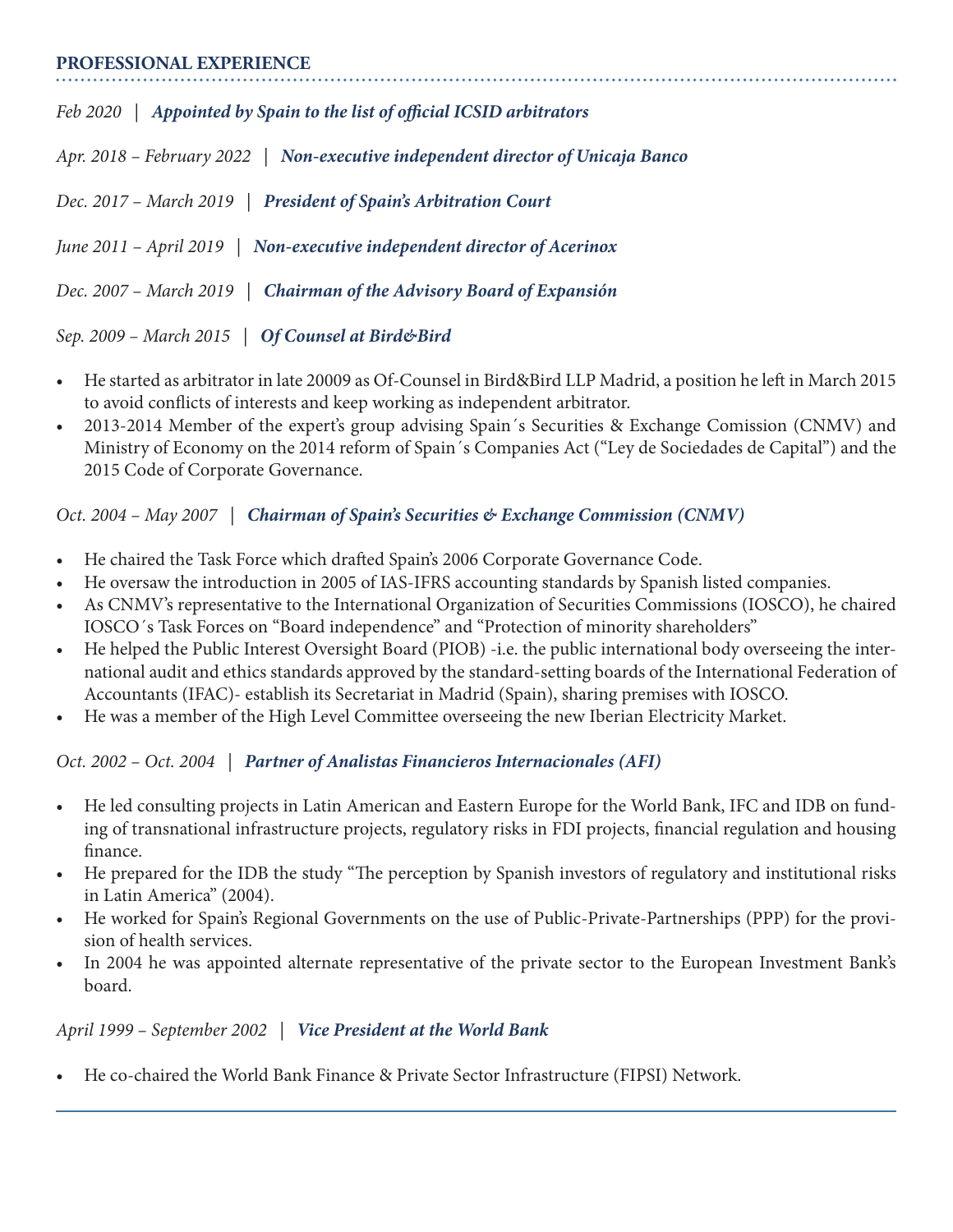- As Vice-president for Finance (April 1999-June 2001), he represented the World Bank in the "Financial Stability Forum" (currently, Financial Stability Board). He was a member of its working group on capital movements and of the Monitoring Group of international audit standard setting and audit quality.
- In close cooperation with the IMF, he rolled out the "Financial Sector Assessment Program" (FSAP).
- He promoted a special Technical Assistance Program on the development of domestic bond markets.
- He represented the World Bank in the 2000 AAOIFI-World Bank Conference on Islamic Banking and Finance.
- As Special Advisor to the Bank's CFO (July 2001-September 2002), he worked on the IMF's "Sovereign Debt Restructuring Mechanism" draft and on the World Bank Group's strategy to promote foreign direct investments in emerging economies.

## *July 1996 – March 1999 | Chief Economic and Commercial Counselor, Spain's Permanent Representation to the EU*

- He was Spain's Deputy Representative to the EU's Trade Policy Committee ("113 Committee") in Brussels and as such was (indirectly) involved in:
	- o The negotiation in the WTO of the ITA Agreement to remove tariffs on IT products
	- o WTO dispute settlement panels involving the EU (e.g. bananas)
	- o EU's Preferential Trade Agreements
	- o The preparation of the then called "Millenium Round" (the fore-runner of the "Doha Round")
	- o Bilateral EU-USA trade issues and negotiations (e.g. Helms Burton)
	- o The OECD negotiations on a "Multilateral Agreement on Investments" (MAI).
- He participated as part of Spain´s delegation in the first Ministerial WTO Conference held in Singapore in December 1996.

## *Nov. 1995 – May 1996 | Deputy Minister for Economy ("Secretario de Estado de Economía")*

- During the December 1995 European Council in Madrid, he drafted its Conclusions on the "scenario for the introduction of the euro"
- He was Secretary General of the Ministers' Comission for Economic Matters ("Comisión Delegada para Asuntos Económicos").
- He approved the securitization by Spanish electric utilities of the so-called "nuclear moratorium"
- Non-executive director of SEPI, the Spanish State's industrial holding company.

## *Oct. 1988 – Nov. 1995 | Director General of the Treasury and Financial Policy*

- As the Kingdom's Chief Financial Officer (CFO), he was in charge of Spain's sovereign borrowing, derivatives and cash management programs, and took a leading role in the modernization of Spain's domestic public debt market. In close collaboration with the Bank of Spain, he specifically helped develop:
	- o The Treasury´s group of market makers;
	- o The regulation of Spain´s first future and option markets on peseta government bonds;
	- o The new system of personal government bond accounts at the Bank of Spain for retail investors ("cuentas directas");
	- o A new type of mutual funds investing primarily on government bonds ("Fondtesoros")
- He drafted all major Government regulations and laws on banking and financial markets, including the Law on Autonomy of the Bank of Spain, the Law on Securitization of Financial Assets and the regulation of the domestic futures and options markets.
- As member of the EU Monetary Committee, he negotiated the entry of the peseta into the European Monetary System (June 1989) and its subsequent four devaluations.
- He led Spain's delegation to the 1990 Conference which created the EBRD.
- He led Spain's delegation to the 1991 Inter-governmental Conference on Economic and Monetary Union which negotiated the 1992 Maastricht Treaty.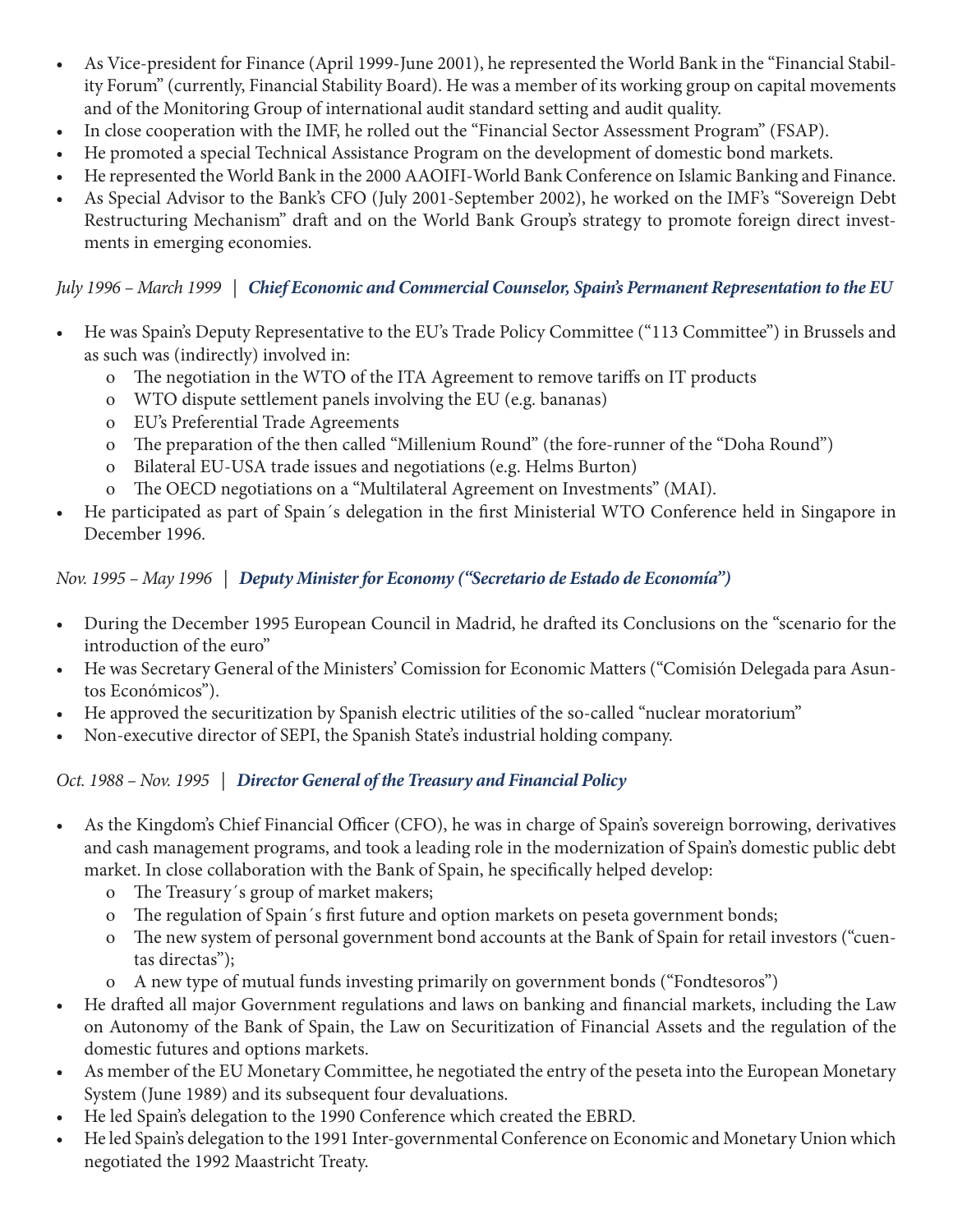- Member of the Board of the Bank of Spain and of Spain's Securities & Exchange Commission (CNMV).
- Member of the Board of the European Investment Bank (EIB) (up to 1993)
- As chairman of the Interministerial Committe on Foreign Borrowing (CIFEX), he controlled and supervised foreign currency borrowing by Spanish public entitities, as well as access by Spain's highway companies to the Government's exchange risk guarantee ("seguro de tipo de cambio")

*Dec. 1986 – Oct. 1988 | Director General for Foreign Transactions & Investments* 

- As head of Spain's Foreign Transactions Directorate, he chaired the committee which screened and approved all major FDI projects involving a foreign majority stake.
- He led Spain's delegation to the 1988 Washington conference which led to the creation of the Multilateral Investment Guarantee Agency (MIGA).
- Non-executive director, representing the Government, at Banco Exterior and Repsol Exploración.

## *Dec. 1984 – Dec. 1986 | Assistant Director General of the Treasury for External Finance*

- As Deputy CFO for the Kingdom of Spain, he managed Spain's foreign borrowings and its relations with international capital markets and rating agencies.
- He negotiated and managed the Kingdom´s currency and interest rate swaps.
- He controlled and supervised foreign currency borrowings by Spanish public entities, as well as highway companies benefitting from a sovereign exchange risk guarantee.
- He promoted and supervised the foreign peseta bond market ("mercado matador").

*1979 – 1984*

- 1981-1984 Technical Assistant to Executive Director at the Inter-American Development Bank (IDB). Besides reviewing all loans and investment projects funded by the IADB and submitted to the Board for approval, he was closely involved in the negotiation of the IADB's fifth capital replenishment and the establishment of the Inter-American Investment Corporation.
- 1979-1981 Junior official at the Ministry of Commerce of Spain, dealing with trade promotion and screening of FDI projects in Spain.
- In December 1978 he joined the "Special Corps of Government Economists" ("Técnicos Comerciales y Economistas del Estado") of the Ministry of Commerce.

## **AREAS OF PARTICULAR EXPERTISE**

- Financial markets (equity swaps, IRS and derivatives, securitization, banking regulations, credit insurance, IFRS, accounting and financial reporting; investor protection and mis-selling claims, market abuse)
- Regulation of electricity & energy markets and valuation of electricity & energy companies
- Corporate transactions and governance (valuation of companies and joint ventures, shareholders' agreements, M&A and take-over disputes; corporate governance issues, directors' fiduciary duties, related-party transactions)
- Foreign direct investments, including regulatory risks, financing and regulation
- Public-Private Partnerships
- Monetary and currency laws & contractual clauses
- Trade laws & WTO Agreements (GATT, GATS, TRIMS…)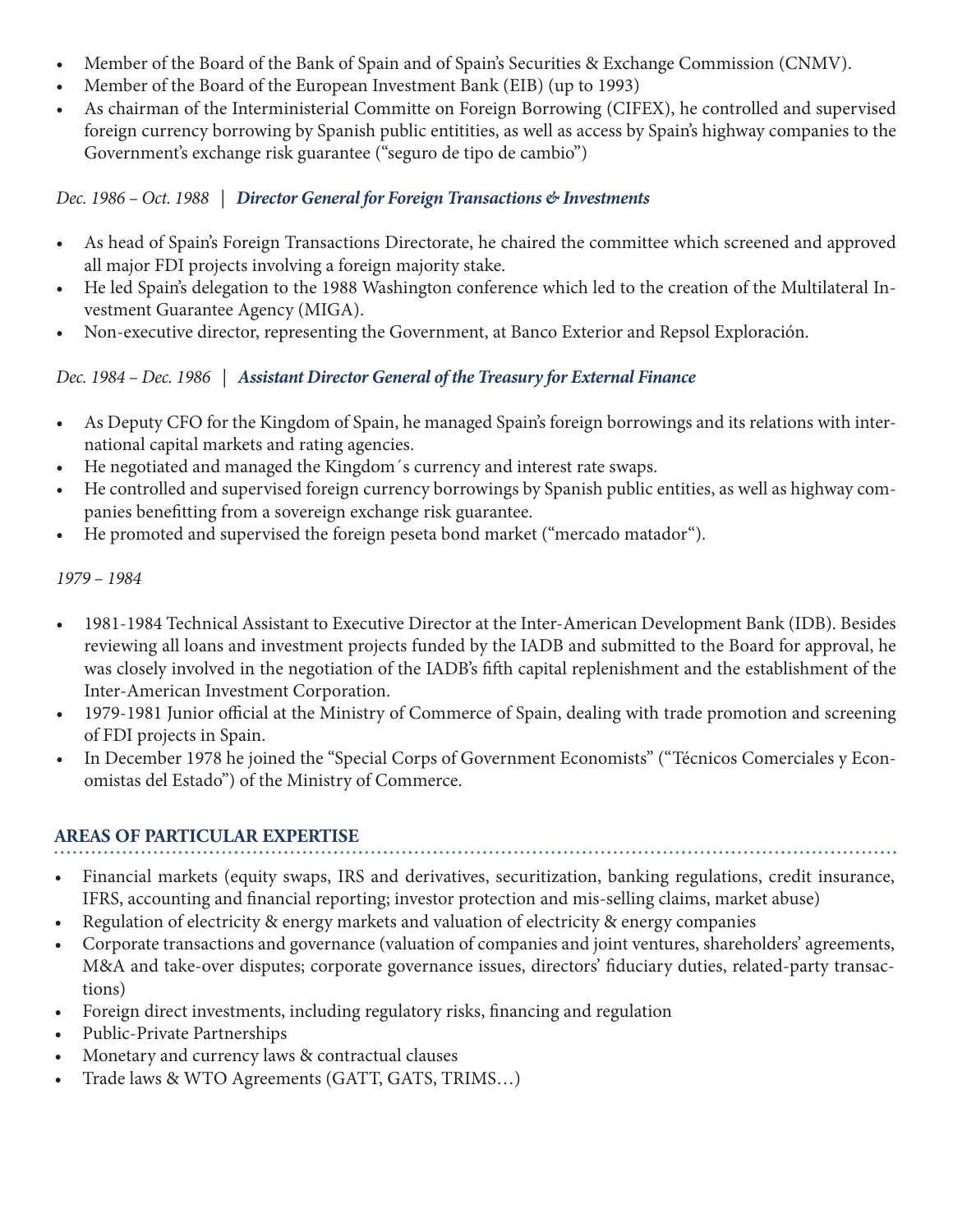## **PUBLICATIONS3**

#### *Recent articles*

- "Time-travel riddles in the assessment of damages" ( 2020 Austrian Yearbook of International Arbitration)
- "The future of money" (Instituto de Analistas Financieros 2019 Euro Yearbook)
- "Geopolitics of energy and Game Theory", published as Chapter I of "Energía y Geoestrategia 2019", Instituto Español de Estudios Estratégicos, 2019.4
- "Quantum and Pricing Issues in Disputes Along the LNG Project Life Cycle" (Journal of Damages in International Arbitration", Octubre 2018, Vol. 5, No1), a transcript of a panel of the Sixth Annual Damages in International Arbitration Conference, Houston, November 2017.
- "El arbitraje en España", prólogo del primer Estudio del Arbitraje en España (Universidad de Comillas, Asociación de Corporate Counsels y Roca Junyent, 2018).
- "El gobierno de las instituciones arbitrales: mejorando, que es gerundio", chapter 21 of Liber Amicorum dedicado a Gonzalo Jiménez Blanco.
- "El coste de la inversión en la valoración del daño por expropiación", presentation at XI Conferencia on International Arbitration, Quito, marzo 2018.
- "Damnum emergens, lucrum cessans and moral damages: how to avoid double counting?", presentación en la sesión del ICC Institute sobre "Assesment of Damages by Arbitrators" de la 15th ICC Miami Conference, noviembre de 2017.
- "Value engineering in the FIDC Construction Contract", capítulo de "International Construction Law" (Second Edition), by Lukas Klee, editor, ILey &Son, 2018)-.
- "Los dilemas de la resolución bancaria" (Anuario del euro, 2017).5
- "Paulsson´s nirvana fallacy", Spain Arbitration Review, No.29/2017, junio de 2017.
- "Técnicas de persuasión en arbitraje internacional: el método Aristóteles +", presentación en el ICC Young Arbitrators Forum en Madrid, abril de 2017.
- "Expropiaciones: métodos de determinación de daños", presentación en seminario sobre determinación y prueba de daños de la Corte de Arbitraje de Madrid, abril de 2016.
- "Swaps de intereses: la sentencia del TSJ de Madrid de 28 de enero de 2015", La Ley, nº 8515, abril 2015.
- "Conflicts of interest of non-Martian arbitrators" (World Mediation and Arbitration Review, 2014).
- "The Case for Remission Techniques in Arbitration" (Latin American Journal of International Trade Law, 2013).
- "The Art & Science of Persuasion", presentación en el 8th ITA Workshop, Santiago de Chile, 2012.
- "Inside Arbitrators' Minds," publicado en el Global Arbitration Review del 20 de enero de 2011.
- "Cognitive Biases in Legal Decision-Making," presentación en los seminarios de Resolución de Litigios celebrados durante las Reuniones Anuales del IBA en Vancouver en el 2010 y en Dubai en el 2011.
- "The Financial Crisis and Toxic Retail Derivatives: Fraud by Hindsight or Mis-selling?" en "Annals of the 60th Anniversay of the Polish Arbitration Court", Varsovia, 2010, Capítulo VI1, pp. 735-738.
- "Majority Decisions in complex arbitration cases: the role of issue-by-issue voting", Spain Arbitration Review, nº 8/2010.

<sup>3</sup> Most of them are available at http://manuelconthe.com/es/articles-on-arbitration/

<sup>4</sup> The Spanish version is available at http://www.ieee.es/Galerias/fichero/cuadernos/Energiaygeoestrategia2019.pdf

<sup>5</sup> Available at https://www.fundacionico.es/wp-content/uploads/2017/07/ANUARIO-2017.pdf. También publicado en https://www.expansion.com/ blogs/conthe/2018/02/27/los-dilemas-de-la-resolucion- bancaria.html.

<sup>6</sup> https://www.amazon.es/s?k=manuel+conthe&adgrpid=59025293954&hvadid=275294715756&hvdev=c&hvlocphy=9061032&hvnetw=g&h-

vpos=1o1&hvqmt=b&hvrand=18203071858835528019&hvtargid=a ud-611013333046%3Akwd-412232684385&tag=hydes-21&ref=pd\_sl\_1l6mzqoqg7\_b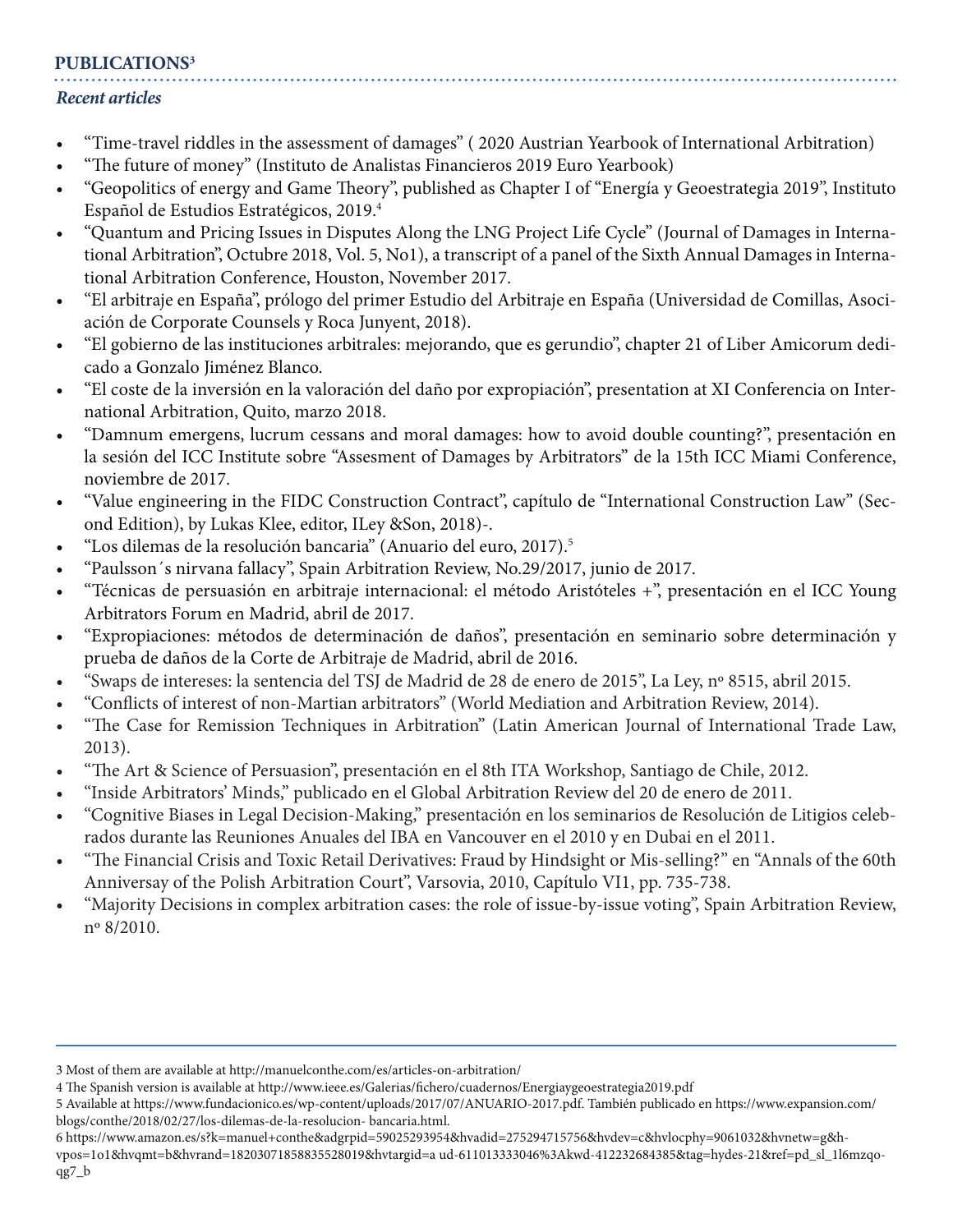#### *Books6*

He has written three books, mostly on economic, legal and social paradoxes and dilemmas, with a special focus on behavioural law & economics:

- "Pensar con Arte" (Thinking with Art), Editorial Biblioteca Nueva, December 2014.
- "La Paradoja del Bronce" (The Bronze Medal Paradox), Editorial Crítica, Barcelona, 2007.
- "El Mundo al Revés" (The World Upside Down), Editorial Planeta, Barcelona, 1999.

#### *Other*

- His columns in "Expansión" (http://www.expansion.com/blogs/conthe/) analyze current financial, economic, legal and political events through the lens of game theory, behavioral law & economics, and public choice.
- He is a member of the Advisory Board of "Indexa Capital," a Spanish securities firm offering passive wealth management on-line services.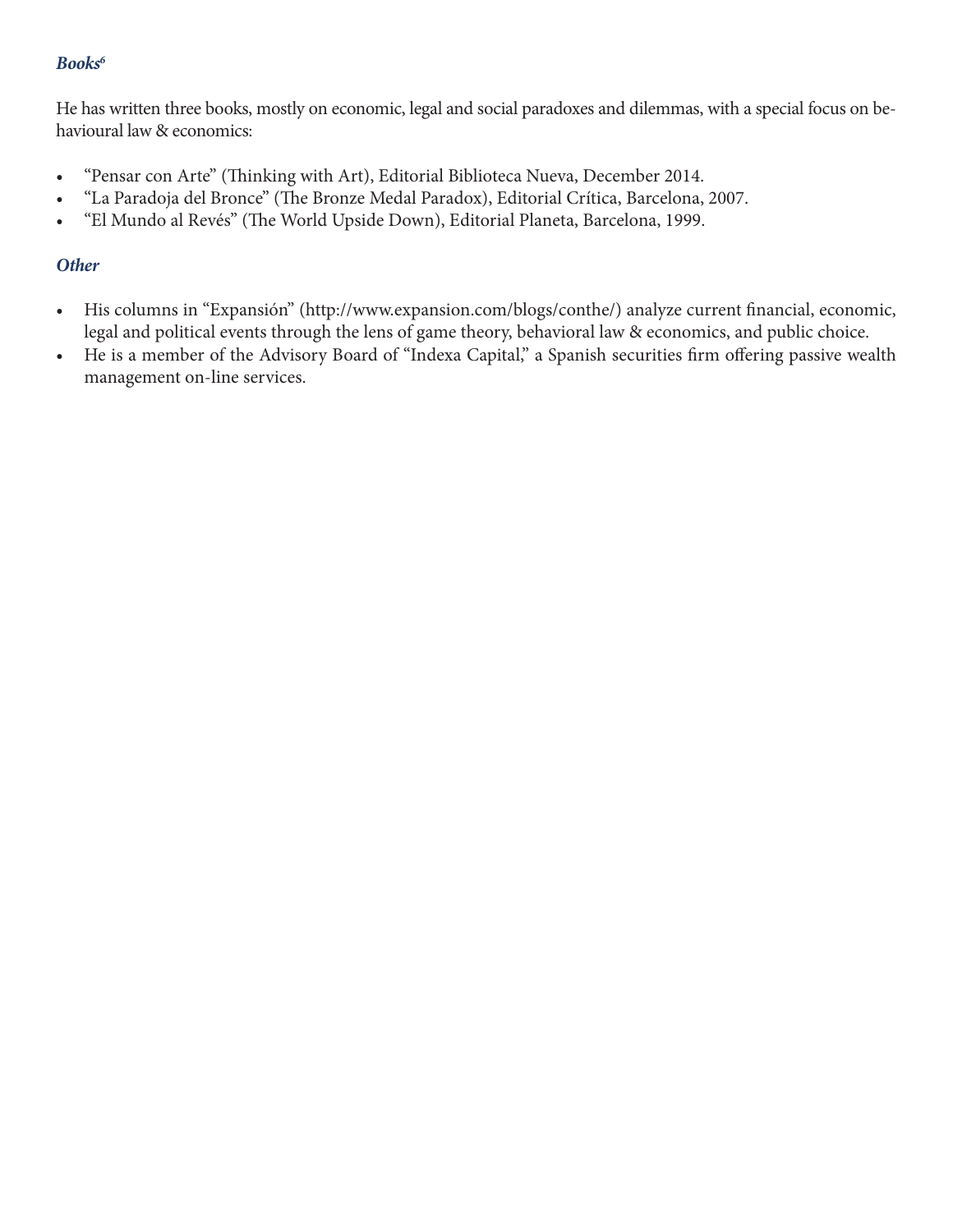#### **ARBITRATION CASES (AS OF FEBRUARY 2022)**

|    | Year of<br>Appointment | Arbitration<br>court <sup>7</sup> | Applicable<br>law (if not<br>Spain's) | Role                   | Appointment<br>Method      | Dispute               |                               |                                      |                              |                                      |  |
|----|------------------------|-----------------------------------|---------------------------------------|------------------------|----------------------------|-----------------------|-------------------------------|--------------------------------------|------------------------------|--------------------------------------|--|
|    |                        |                                   |                                       |                        |                            | Amount (€<br>million) | Sector                        | Object/Place                         | Language (if<br>not Spanish) | Year of<br>Award-or<br><b>Status</b> |  |
| 45 | 2022                   | <b>ICC</b>                        |                                       | Co-arbitrator          | Respondent                 | TBD                   | Catering<br>Industry          | Contractual<br>Dsipute               | English                      | Ongoing                              |  |
| 44 |                        | <b>CAM</b>                        |                                       | Sole<br>Arbitrator     | Court (by<br>drawing lots) | TBD                   | Corporate                     | Corporate<br>Transaction             |                              | Ongoing                              |  |
| 43 |                        | <b>ICSID</b><br>(ARB 21/25)       | NAFTA-<br><b>USMCA</b>                | President              | Court                      | TBD                   |                               |                                      | English-<br>Spanish          | Ongoing                              |  |
| 42 | 2021                   | CAM                               |                                       | President              | Parties                    |                       | Hotel<br>Industry             | Rent<br>Adjustment                   |                              | Settled<br>(2021)                    |  |
| 41 |                        | <b>CAM</b>                        |                                       | Co-arbitrator          | Respondent                 | TBD                   | M&A<br>(industry)             | Representation<br>& Warranties       | English                      | Ongoing                              |  |
| 40 |                        | <b>CIMA</b>                       |                                       | Co-arbitrator          | Claimant                   | TBD                   | International<br>Construction | Credit<br>Insurance                  |                              | Settled<br>(2021)                    |  |
| 39 |                        | <b>CAM</b>                        |                                       | Co-arbitrator          | Claimant                   | 78                    | Energy                        | Revision of Gas<br>Price             |                              | Settled<br>(2021)                    |  |
| 38 | 2020                   | <b>ICSID</b>                      | <b>BIT-ICSID</b><br>Rules             | Member of<br>Committee | Court                      | N/A                   | Farming                       | Annulment<br>Procedure               | English                      | 2021                                 |  |
| 37 |                        | <b>CIMA</b>                       |                                       | Co-arbitrator          | Claimant                   | <b>TBD</b>            | Construction                  | Damages                              |                              | Ongoing                              |  |
| 36 |                        | <b>CCL</b>                        | Perú                                  | Co-arbitrator          | Claimant                   | TBD                   | Retail                        | Distribution<br>agreement            |                              | Ongoing                              |  |
| 35 | 2019                   | <b>TAB</b>                        |                                       | Sole<br>Arbitrator     | Court                      | 12.6                  | Construction                  | Funding<br>Arrangement               |                              | 2020                                 |  |
| 34 |                        | <b>CIMA</b>                       |                                       | President              | Parties                    | 0.5                   | Corporate<br>finance          | Loan                                 |                              | 2020                                 |  |
| 33 |                        | ICC                               | Perú                                  | Co-arbitrator          | Claimant                   | N/A                   | Corporate                     | Shareholders'<br>agreement           |                              | Settled<br>(2018)                    |  |
| 32 | 2018                   | CAM                               |                                       | Co-arbitrator          | Claimant                   | 342                   | Corporate                     | Right of<br>separation               |                              | 2019                                 |  |
| 31 |                        | <b>PCA</b>                        | Ecuador                               | Co-arbitrator          | Claimant                   | $110($ \$)            | Energy                        | Oil contract in<br>Ecuador           |                              | $O$ ngoing <sup>8</sup>              |  |
| 30 |                        | CAM                               |                                       | Co-arbitrator          | Claimant                   | 211                   | Corporate                     | Shareholders'<br>agreement           |                              | 2019                                 |  |
| 29 |                        | ICC                               |                                       | Co-arbitrator          | Claimant                   | 24                    | Corporate                     | Shareholders'<br>agreement           |                              | Ongoing                              |  |
| 28 | 2017                   | ${\rm CAM}$                       |                                       | President              | Court                      | 2.7                   | Corporate                     | Breach of By-<br>laws                |                              | 2017                                 |  |
| 27 | 2016                   | CAM                               |                                       | Co-arbitrator          | Claimant                   | 10.4                  | Finance                       | Management<br>fee in VC fund         |                              | 2017                                 |  |
| 26 |                        | ICC                               |                                       | Sole<br>Arbitrator     | Court                      | 14                    | Corporate<br>Real Estate      | Preemption<br>rights                 |                              | Settled<br>(2017)                    |  |
| 25 | 2015                   | <b>TAB</b>                        |                                       | Sole<br>Arbitrator     | Court                      | 6.9                   | Finance                       | Collar                               |                              | 2016                                 |  |
| 24 |                        | ${\rm CAM}$                       |                                       | President              | Parties                    | 0.531                 | Finance                       | Swap                                 |                              | 2016                                 |  |
| 23 |                        | <b>ICC</b>                        |                                       | President              | Parties                    | 9.1                   | Construction                  | Industrial<br>Project in<br>Portugal | English                      | 2017                                 |  |
| 22 |                        | ICC                               |                                       | Co-arbitrator          | Respondent                 | 72                    | Corporate<br>M&A              | Price<br>Adjustment                  | English                      | 2016                                 |  |
| 21 |                        | ICC                               |                                       | Co-arbitrator          | Court                      | 20                    | Construction                  | Industrial<br>Project in Spain       | English                      | Settled<br>(2017)                    |  |

7 CAM: Corte de Arbitraje de la Cámara de Comercio e Industria de Madrid; CCL: Corte de la Cámara de Comercio de Lima; CEA: Corte Española de Arbitraje; PCA: Permanent Court of Arbitration, The Hague. CIAC: Corte Interamericana de Arbitraje Comercial; CIMA: Corte Civil y Mercantil de Arbitraje (Madrid); ICC: Court of Arbitration of International Chamber of Commerce, París; TAB: Tribunal Arbitral de Barcelona. In green, international arbitrations and in yellow, investor-State disputes.

8 See press information at https://edicionimpresa.elcomercio.com/es/102300009987f18a-d151-41a9-ac1a-df478ec22dc8\_11042018\_/texto, noticias bn, 4.